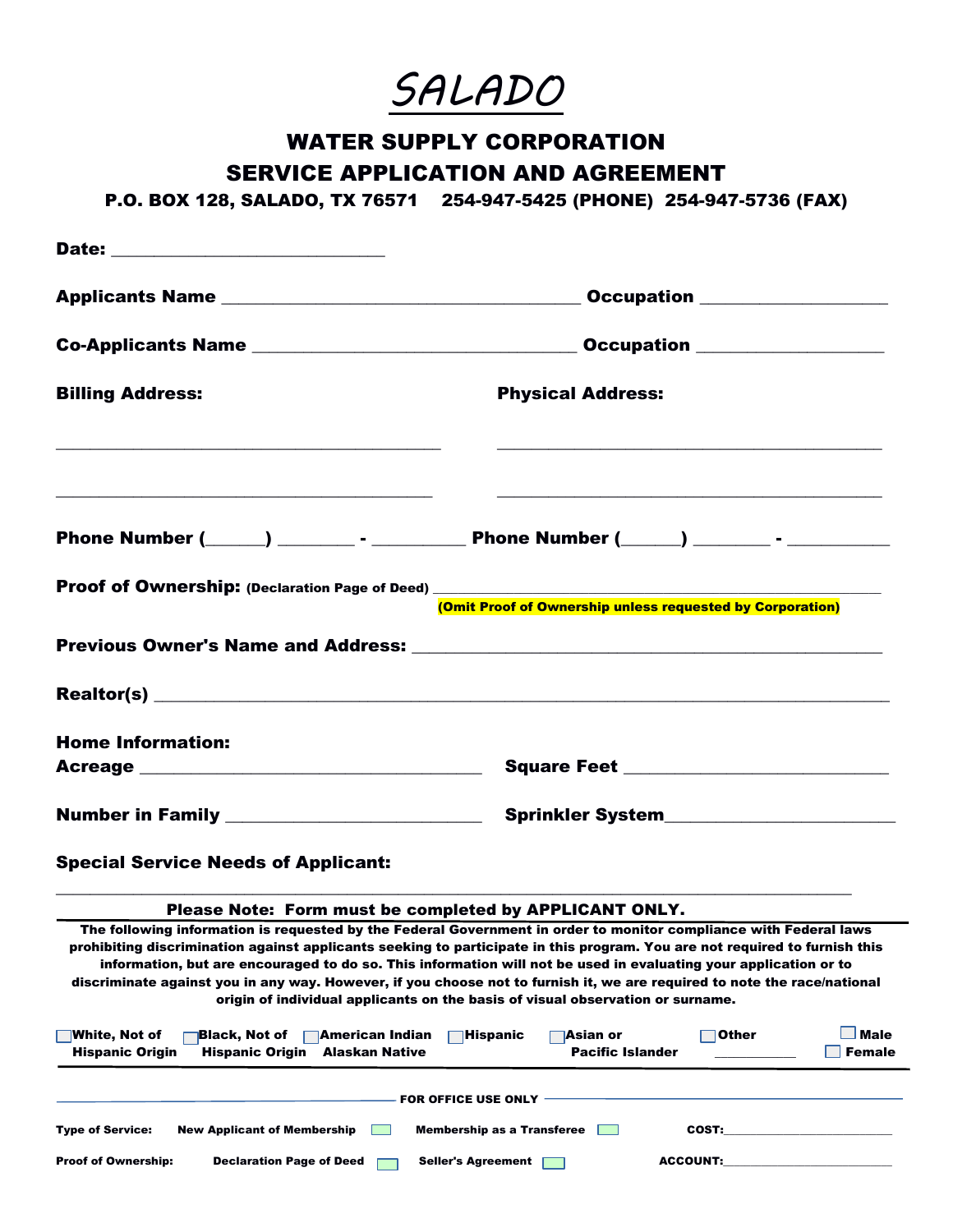AGREEMENT made this The day of

# between SALADO WATER SUPPLY CORPORATION,

a corporation organized under the laws of the State of Texas (hereinafter called the Corporation)

and

\_\_\_\_\_\_\_\_\_\_\_\_\_\_\_\_\_\_\_\_\_\_\_\_\_\_\_\_\_\_\_\_\_\_\_\_\_\_\_\_\_\_\_\_\_\_\_\_\_\_\_\_\_\_\_\_\_\_\_\_\_\_\_\_\_\_\_\_\_\_\_\_\_\_ (hereinafter called the Applicant and/or Member),

Witnesseth:

The Corporation shall sell and deliver water and/or waste water service to the Applicant and the Applicant shall purchase, receive, and/or reserve service from the Corporation in accordance with the bylaws and tariff of the Corporation as amended from time to time by the Board of Directors of the Corporation. Upon compliance with said policies, including payment of a Membership Fee, the Applicant qualifies for Membership as a new applicant or continued Membership as a transferee and thereby may hereinafter be called a Member.

The Member shall pay the Corporation for service hereunder as determined by the Corporations tariff and upon the terms and conditions set forth therein, a copy of which may be viewed anytime at the Corporate office, which Member acknowledges hereof by execution of this agreement. A copy of this agreement shall be executed before service may be provided to the Applicant.

The Board of Directors shall have the authority to discontinue service and cancel the Membership of any Member not complying with any policy or not paying any utility fees or charges as required by the Corporations published rated fees and conditions of service. At any time service is discontinued, terminated or suspended, the Corporation shall not re-establish service unless it has current, signed copy of this agreement.

If this agreement is completed for the purpose of assigning utility service as a part of a rural domestic water and/or waste water system loan project contemplated with the Rural Development, an Applicant shall pay an Indication of Interest Fee in lieu of Membership Fee for the purposes of determining:

- a. The number of taps to be considered in the design and
- b. The number of potential rate payers considered in determining the financial feasibility of construction
	- 1) a new water system or
	- 2) expanding the facilities of an existing water system.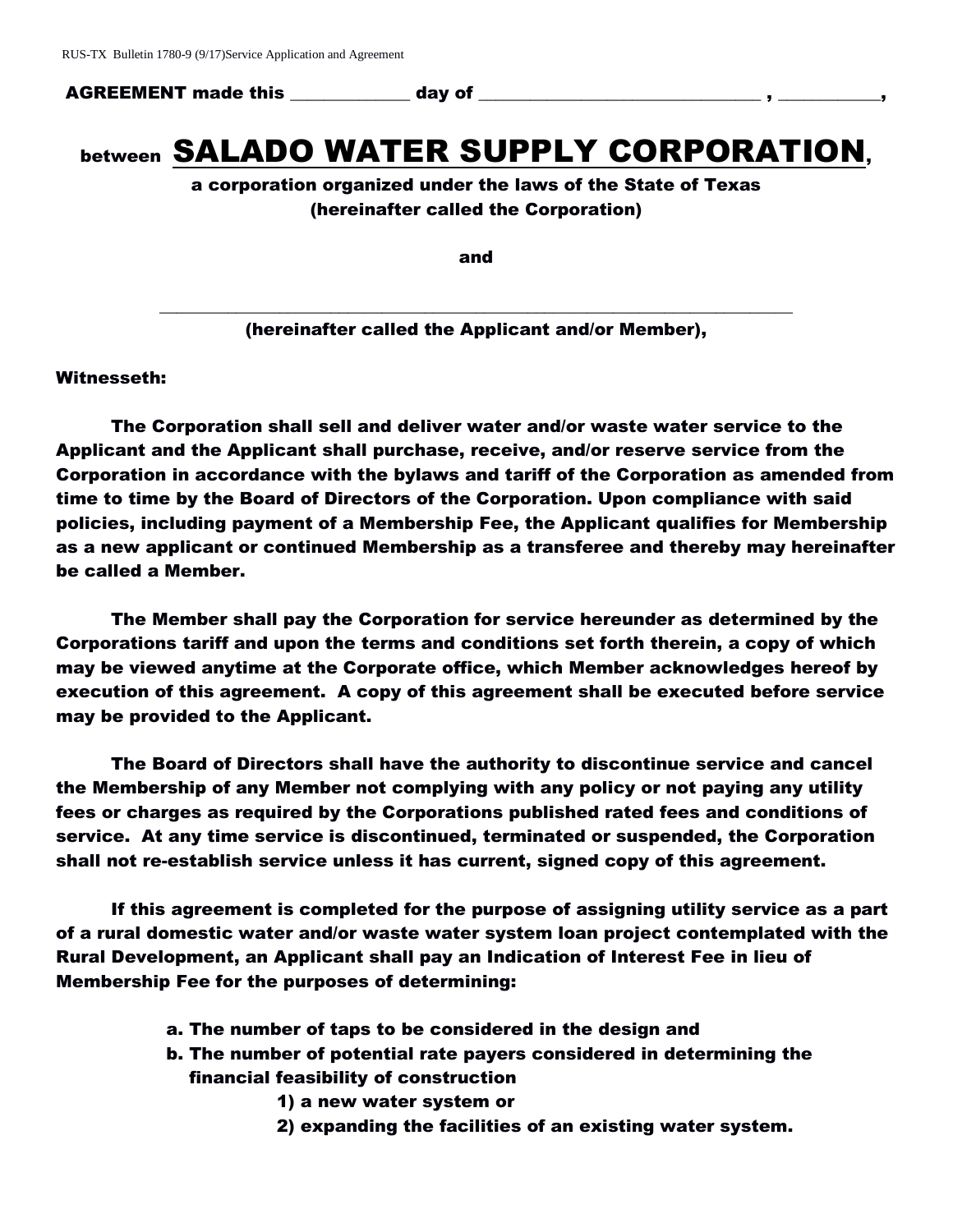The Applicant hereby agrees to obtain, utilize, and/or reserve service as soon as it is available. Applicant, upon qualification for service under the terms of the Corporations policies, shall further qualify as a Member and the Indication of Interest Fee shall then be converted by the Corporation to a Membership Fee. Applicant further agrees to pay, upon becoming a Member, the monthly charges for such service as prescribed in the Corporations tariff. Any breach of the agreement shall give cause for the Corporation to liquidate, as damages, the fees previously paid as an indication of interest. In addition to any Indication of Interest Fees forfeited, the Corporation may assess a lump sum of \$300.00 as liquidated damages to defray any losses incurred by the Corporation. If delivery of service to said location is deemed infeasible by the Corporations a part of this project, the Applicant shall be denied Membership in the Corporation and the Indication of Interest Fee, less expenses, shall be refunded. The Applicant may re-apply for service at a later date under the terms and conditions of the Corporations policies. For the purposes of this agreement, an Indication of Interest Fee shall be of an amount equal to the Corporations Membership Fees.

All water shall be metered by meters to be furnished and installed by the Corporation. The meter and/or waste water connection is for the sole use of the Member or customer and is to provide service to only one (1) dwelling or one (1) business. Extension of pipe(s) to transfer utility service from one property to another, to share, resell or sub-meter water to any other persons, dwellings, businesses, or property, etc., is prohibited.

The Corporation shall have the right to locate a water service meter and the pipe necessary to connect the meter on the Members property at a point to be chosen by the Corporation, and shall have access to its property and equipment located upon Members premises at all reasonable and necessary times for any purpose connected with or in the furtherance of its business operations, and upon discontinuance of service the Corporation shall have the right to remove any of its equipment from the Members property. The Member shall install, at their own expense, any necessary service lines from the Corporations facilities and equipment to the point of use, including any customer service isolation valves, back-flow prevention devices, clean-outs, and other equipment as may be specified by the Corporation. The Corporation shall also have access to the Members property for the purpose of inspecting for possible crossconnections, potential contamination hazards, and illegal lead materials.

The Corporation is responsible for protecting the drinking water supply from contamination or pollution which could result from improper practices. This service agreement serves a notice to each customer of the restrictions which are in place to provide the protection. The Corporation shall enforce these restrictions to ensure the public heath and welfare.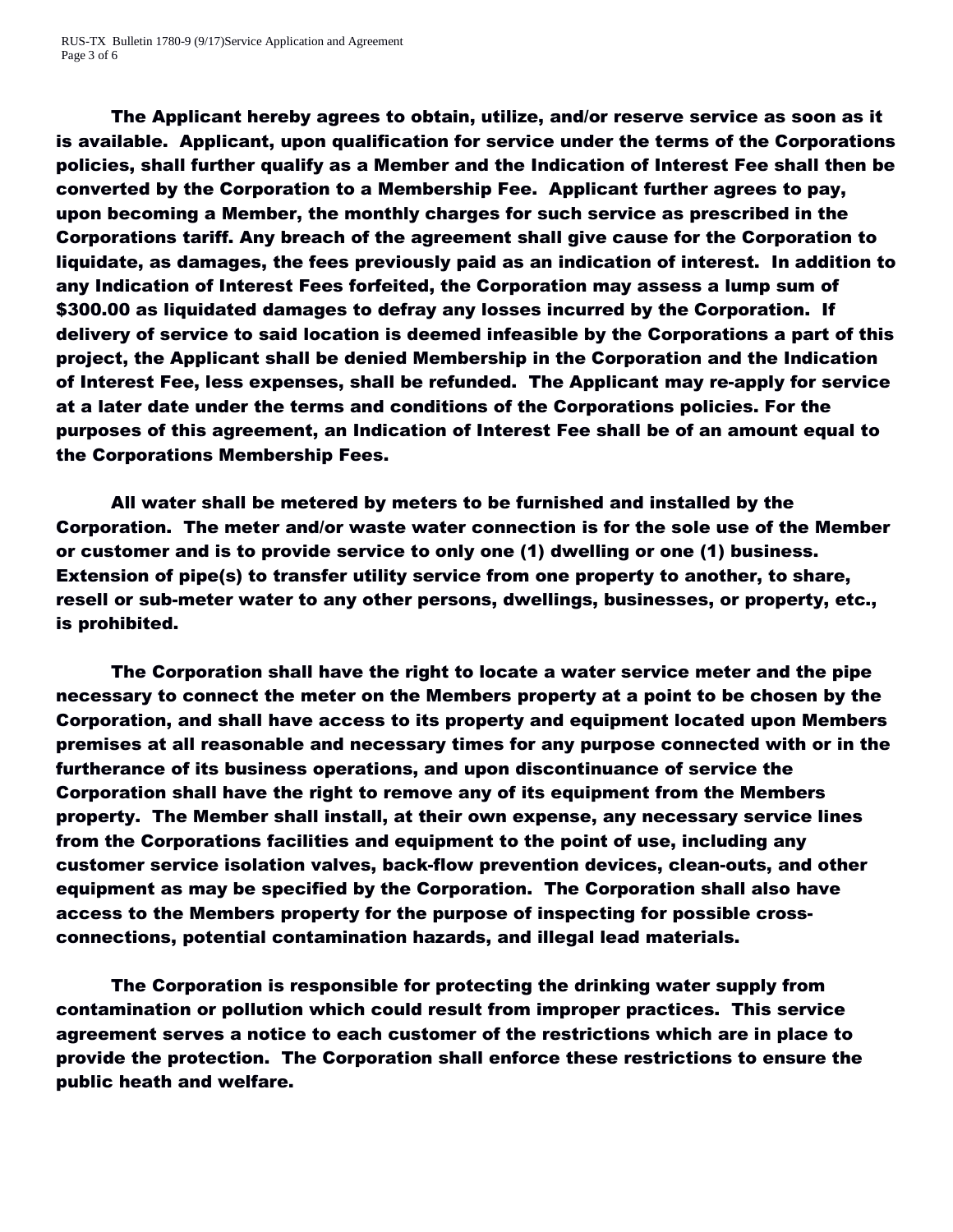RUS-TX Bulletin 1780-9 (9/17)Service Application and Agreement Page 4 of 6

The following undesirable practices are prohibited by state regulations:

a. No direct connection between the public drinking water supply and a potential source of contamination is permitted. Potential sources of contamination shall be isolated from the public water system by an air-gap or an appropriate back-flow prevention assembly in accordance with state regulations.

b. No cross-connection between the public drinking water supply and a private water system is permitted. These potential threats to the public drinking water supply shall be eliminated at the service connection by the proper installation of an air-gap or a reduced pressure-zone back-flow prevention assembly and a service agreement must exist for annual inspection and testing by a certified back-flow prevention device tester.

c. No connection which allows condensing, cooling or industrial process water to be returned to the public drinking water supply is permitted.

d. No pipe or pipe fitting which contains more the .25% lead may be used for the installation or repair of plumbing on or after January 4, 2014 at any connection which provides water for human consumption.

e. No solder of flux which contains more than 0.2% lead may be used for the installation or repair plumbing on or after July 1, 1988, at any connection which provides water for human consumption.

The Corporation shall maintain a copy of the agreement as long as the Member and/or premises is connected to the public water system. The Member shall allow their property to be inspected for possible cross-connections, potential contamination hazards and illegal lead materials. These inspections shall be conducted by the Corporation or its designated agent prior to initiating service and periodically thereafter. The inspection shall be conducted during the Corporations normal business hours.

The Corporation shall notify the Member in writing of any cross-connections or other undesirable practices which have been identified during the initial or subsequent inspection. The Member shall immediately correct any undesirable practice on their premises. The Member shall, at their expense, properly install, test and maintain any back-flow prevention device required by the Corporation. Copies of all testing and maintenance records shall be provided to the Corporation as required. Failure to comply with the terms of this service agreement shall cause the Corporation to either terminate service or properly install, test and maintain an appropriate back-flow prevention device at the service connection. Any expenses associated with the enforcement of this agreement shall be billed to the Member.

In the event the total water supply is insufficient to meet all of the Members, or in the event there is a shortage of water, The Corporation may initiate the Emergency Rationing Program as specified in the Corporations Tariff. By execution of the agreement, the Applicant hereby shall comply with the terms of said program.

By execution hereof, the Applicant shall hold the Corporation harmless from any and all claims for damages caused by service interruptions due to waterline breaks by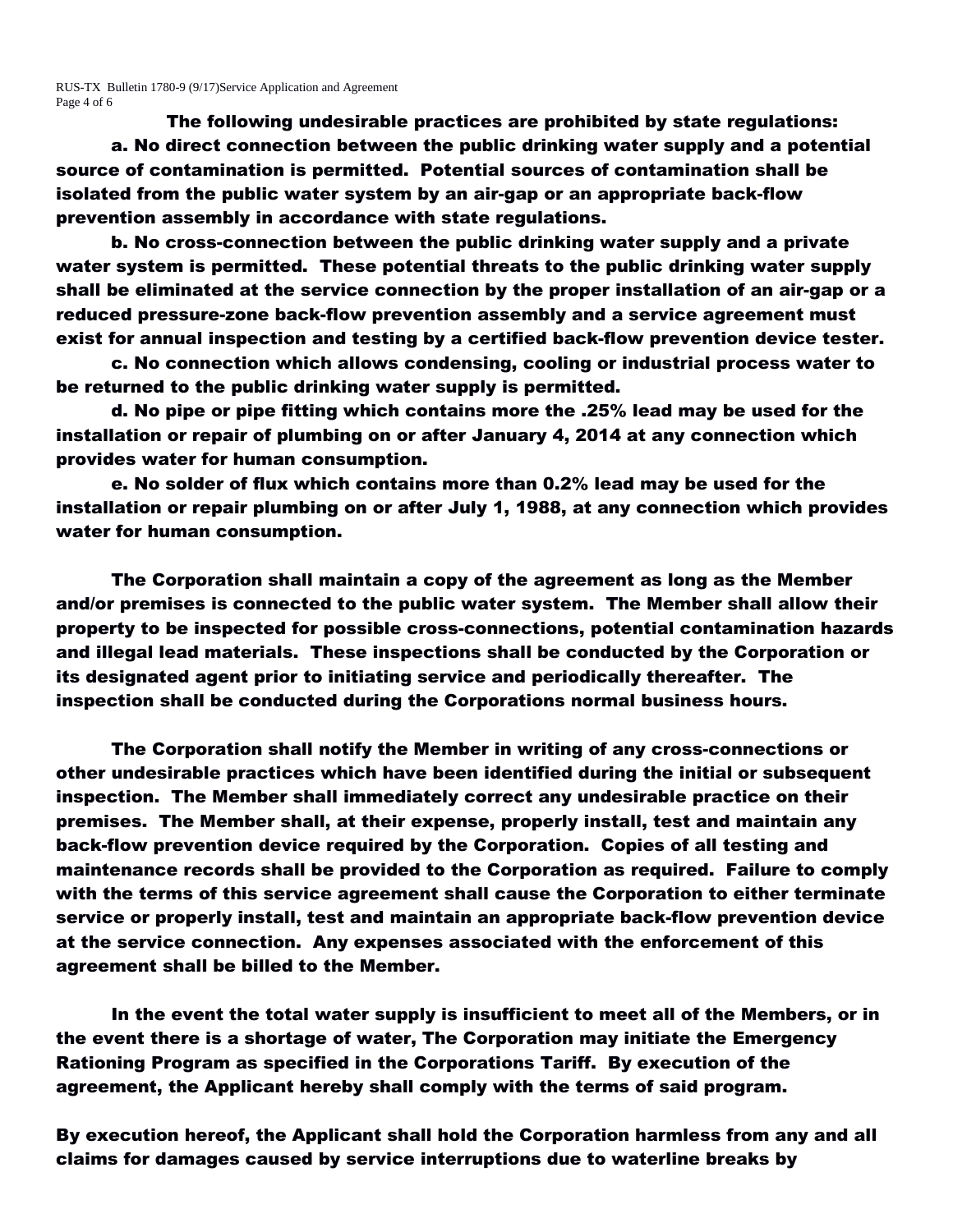RUS-TX Bulletin 1780-9 (9/17)Service Application and Agreement Page 5 of 6

utility or like contractors. Tampering by other Member/users of the Corporation, normal failures of the system, or other events beyond the Corporations control.

The Member shall grant to the Corporation, now or in the future, any easements of right-of-way for the purpose of installing, maintaining and operation such pipelines, meters, valves, and any other equipment which may be deemed necessary by the Corporation to extend or improve service for existing or future Members, on such forms as are required by the Corporation.

By execution hereof, the Applicant shall guarantee payment of all other rates, fees, and charges due on any account for which said Applicant owns a Membership Certificate. Said guarantee shall pledge any and all Membership Fees against any balance due the Corporation. Liquidation of said Membership Fees shall give rise to discontinuance of service under the terms and conditions of the Corporations tariff.

By execution hereof, the Applicant agrees that non-compliance with the terms of the agreement by said Applicant shall constitute denial or discontinuance of service until such time as the violation is corrected to the satisfaction of the Corporation.

Any misrepresentation of the facts by the Applicant on any of the pages of this agreement shall result in discontinuance of service pursuant to the terms and conditions of the Corporations tariff.

\_\_\_\_\_\_\_\_\_\_\_\_\_\_\_\_\_\_\_\_\_\_\_\_\_\_\_\_\_\_\_\_\_\_\_\_\_\_\_\_\_\_\_\_\_ \_\_\_\_\_\_\_\_\_\_\_\_\_\_\_\_\_\_\_\_\_\_\_\_\_\_\_\_\_\_\_\_\_\_\_\_\_\_\_\_\_\_\_\_\_\_

\_\_\_\_\_\_\_\_\_\_\_\_\_\_\_\_\_\_\_\_\_\_\_\_\_\_\_\_\_\_\_\_\_\_\_\_\_\_\_\_\_\_\_\_\_ \_\_\_\_\_\_\_\_\_\_\_\_\_\_\_\_\_\_\_\_\_\_\_\_\_\_\_\_\_\_\_\_\_\_\_\_\_\_\_\_\_\_\_\_\_\_

\*Applicant Signature

Date

### \*\*NOTATIONS:

1) No part of a septic is allowed within ten (10) feet of any water main or service line delivering water from the meter to the free flowing tap of the person served.

2) A sprinkler system shall be connected to the service line at least two (2) feet from the meter box. An approved back-flow prevention device must be installed and inspected upon installation by a licensed back-flow tester. Inspection results must be delivered to the Corporations office.

 $^*$ Initial  $^-$